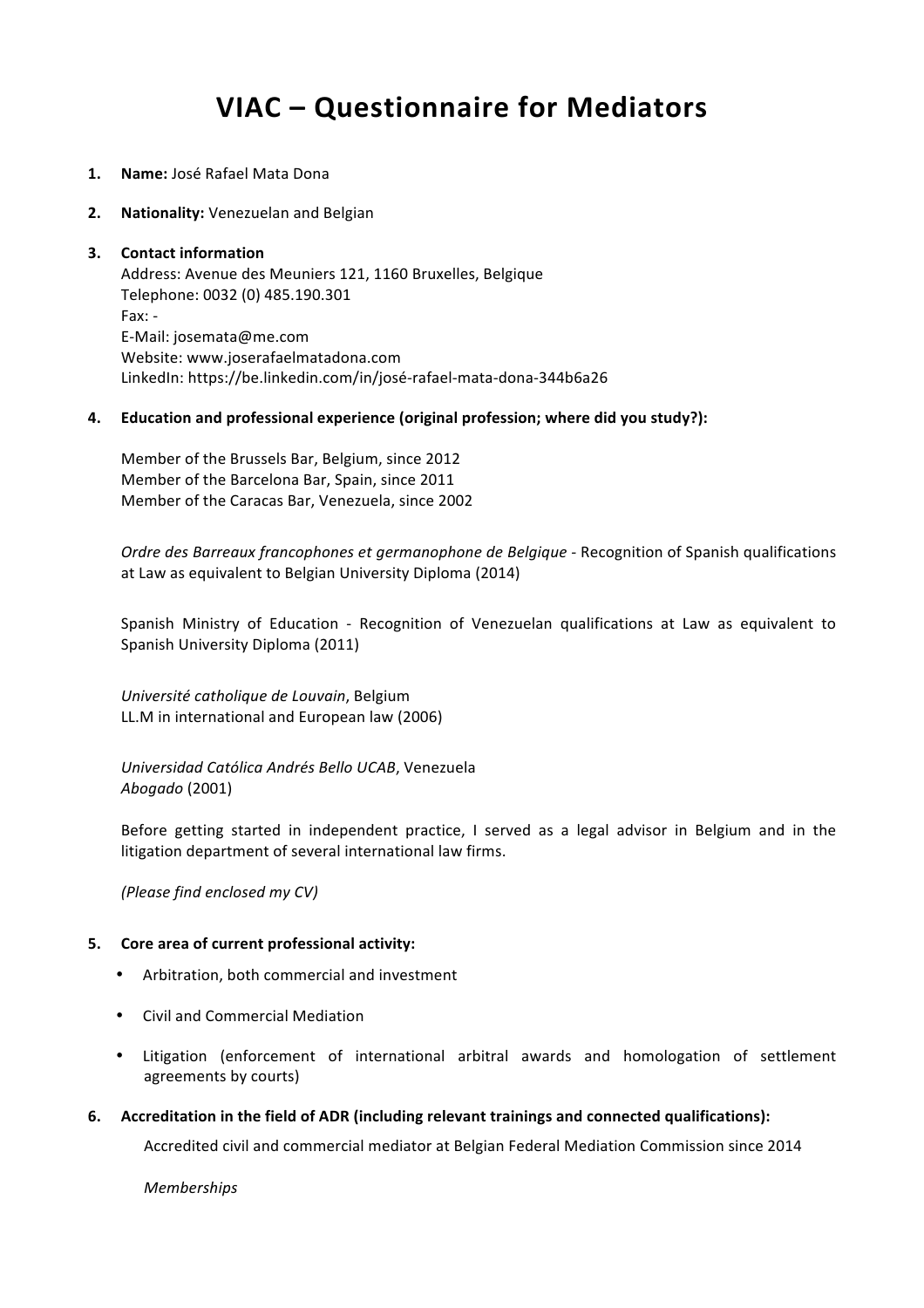- Hong Kong International Arbitration Centre, HK45 since 2016
- Club Español del Arbitraje, Secretary of the Belgian Chapter of the CEA and CEA -40 since 2015
- Vienna International Arbitral Centre, Panelist of the VIAC list of Practitioners in international arbitration since 2015
- Singapore International Arbitration Centre, YSIAC since 2015
- Swiss Arbitration Association, ASA Below40 since 2015
- International Council for Commercial Arbitration, Young ICCA since 2015
- Deutsche Institution für Schiedsgerichtsbarkeit, DIS 40 since 2014
- Belgian Centre for Arbitration and Mediation, Panelist of the CEPANI list of Practitioners in arbitration since 2014
- Young International Arbitration Group of the London Court of International Arbitration (LCIA) since 2013
- Young Arbitrators Forum of the Belgian Center of Arbitration (Cepani40) since 2012
- Young & International Associate of the International Centre for Dispute Resolution (ICDR) since 2012
- International Chamber of Commerce (ICC) Young Arbitrators Forum since 2012

# **7. Practical experience in mediation**

- How many (international) mediations have you participated in
	- as single/co-mediator/in a team?
	- administered by an institution; under which Rules?
	- in which areas/fields?
	- how complex (*please provide examples, participation of lawyers/experts*)?

During the training sessions (90 hours) leading to the accreditation by the Belgian Federal Mediation Commission, I acted as a (co)-mediator or single/team counsel in 6 to 10 civil or commercial national cases under the bMediation Rules. Lawyers and/or experts represented the parties in some of those cases.

How often have you acted in a different function (e.g. consultant, expert)?

N/A

• What other ADR-experience do you have?

As an arbitrator, I have experience under the VIAC and ICC Arbitration Rules, UNCITRAL Arbitration Rules, as revised in 2010, and LCIA Arbitration Rules (2014). I have acted as Chairman or coarbitrator in 14 moot international arbitral proceedings:

- 4 international arbitrations under the aegis of the Foreign Direct Investment International Arbitration Moot (2015) London, UK
- 10 under the eagis of the Willem C. Vis Pre-Moot (2015 & 2016) in Düsseldorf, Germany, and in Brussels, Belgium

I have acted as arbitral secretary or in a different function in 2 arbitral proceedings: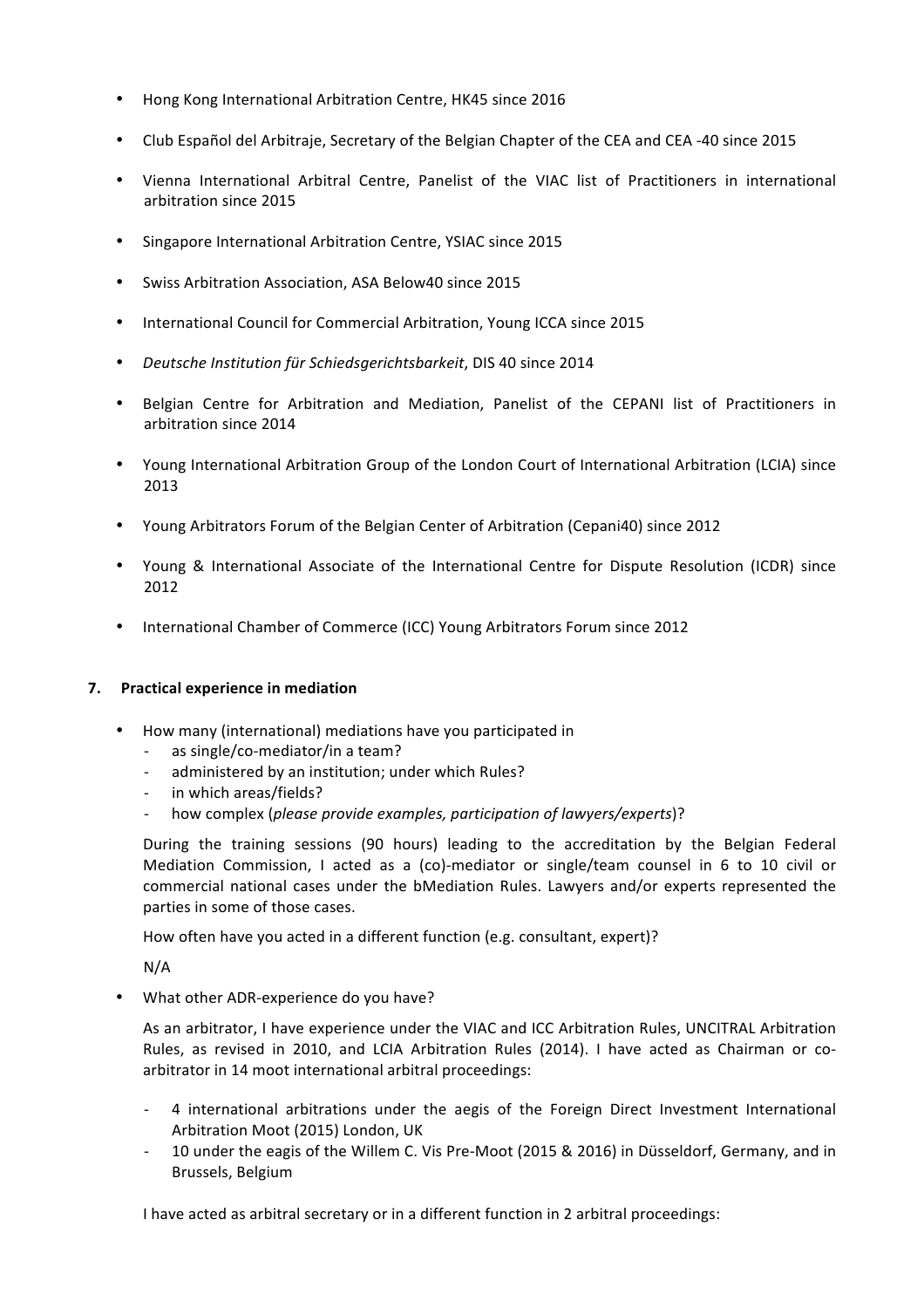- 1 joint Belgium and Luxembourg Moot court on Interim Measures in International Commercial Arbitration organized by Young ICCA (2015)
- 1 domestic arbitration in Caracas, Venezuela (2002)

As a negotiator, I have represented a number of NGOs in negotiations of an array of international development projects and partnership agreements under the framework programs of the European Commission. I have experience dealing with NGOs from Abkhazia, Argentina, Azerbaijan, Colombia, Guatemala, India, Kenya, Macedonia, Madagascar, Moldova, Nicaragua, Palestine, Somalia and many European countries.

As a memorial judge, I am currently participating in the Foreign Direct Investment International Arbitration Moot, which will take place in November 2016 in Buenos Aires, Argentina, and participated earlier this year in the 13th Hong Kong Vis East Moot.

# **8. Languages (including levels)**

Mother tongue: Spanish.

Working languages (i.e. languages in which you have both a spoken and written command so that you may conduct mediation proceedings in this language): English and French.

Basic knowledge: Czech.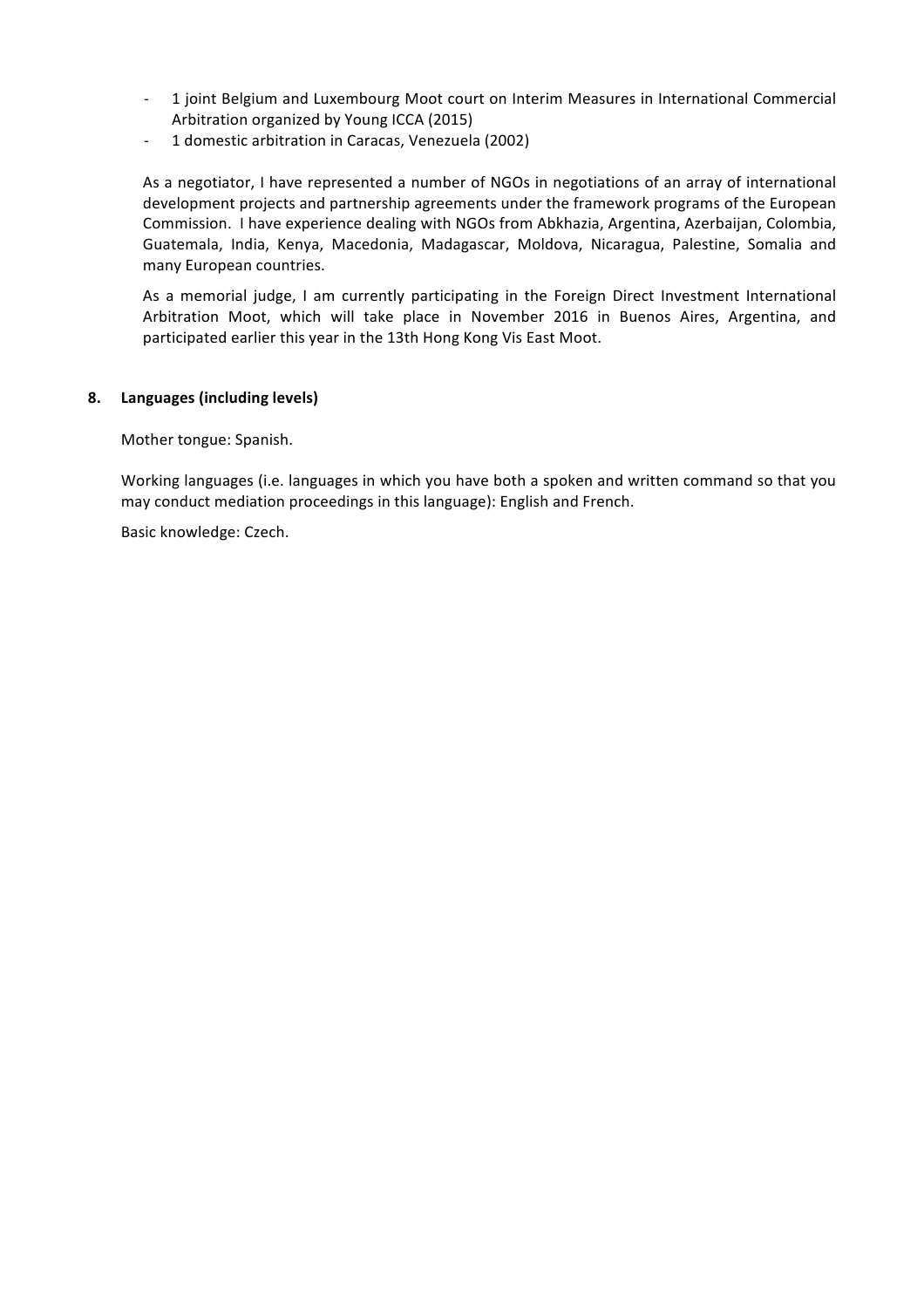# **9.** Style of mediation

*Where do you see yourself? Please tick box as appropriate or indicate your preferred style.* 



**INTERACTION DIMENSION** 

 $@$  Alexander, Nadja (2011) "The Mediation Meta-Model - the realities of mediation practice," *ADR Bulletin*: Vol. 12: No. 6, Article 5. Available at: http://epublications.bond.edu.au/adr/vol12/iss6/5; see also here for a detailed description of the 6 mediation styles.

I see myself in the vertical upper half and in the horizontal right half of the sliding scales.

As to the models, I have been trained mainly as a facilitative mediator.

My preferred style is to be flexible and creative.

**10.** Please describe aspects of your personality which could be interesting to clients you are going to **mediate;** what would former clients emphasize in your work?

Competence and trustworthiness

# 11. Publications and other activities in ADR related matters (e.g. training sessions, seminars, conferences, articles and others):

- VIAC/UN UNCITRAL/IMI Joint Conference on International Mediation. 21 Sept. 2016, Vienna, Austria.
- ICC YAF Conference on "Tribunal-Assisted settlements in International Arbitration". 8 Sept. 2016. Zürich, Switzerland.
- CEPANI, Exposé du Professeur Thomas Clay "Le Coarbitre". 21 June 2016, Brussels, Belgium.
- Dutch Chapter of Club Español del Arbitraje, Inaugural Conference "Lago Agrio Arbitration in The Hague". 8 June 2016, Peace Palace, The Hague, The Netherlands.
- Co-Chair at the Belgian Chapter of the CEA, ICC, DIS and CEPANI Conference on "EU Law and Arbitration". 19 Feb. 2016, Brussels, Belgium.
- bMediation and l'Institute des Juriste d'Entreprise (IEJ) Business Mediation Summit "Challenge your Dispute Resolution Strategy". 28 Jan. 2016, Brussels, Belgium.
- Case contributor to Arbitrator Intelligence.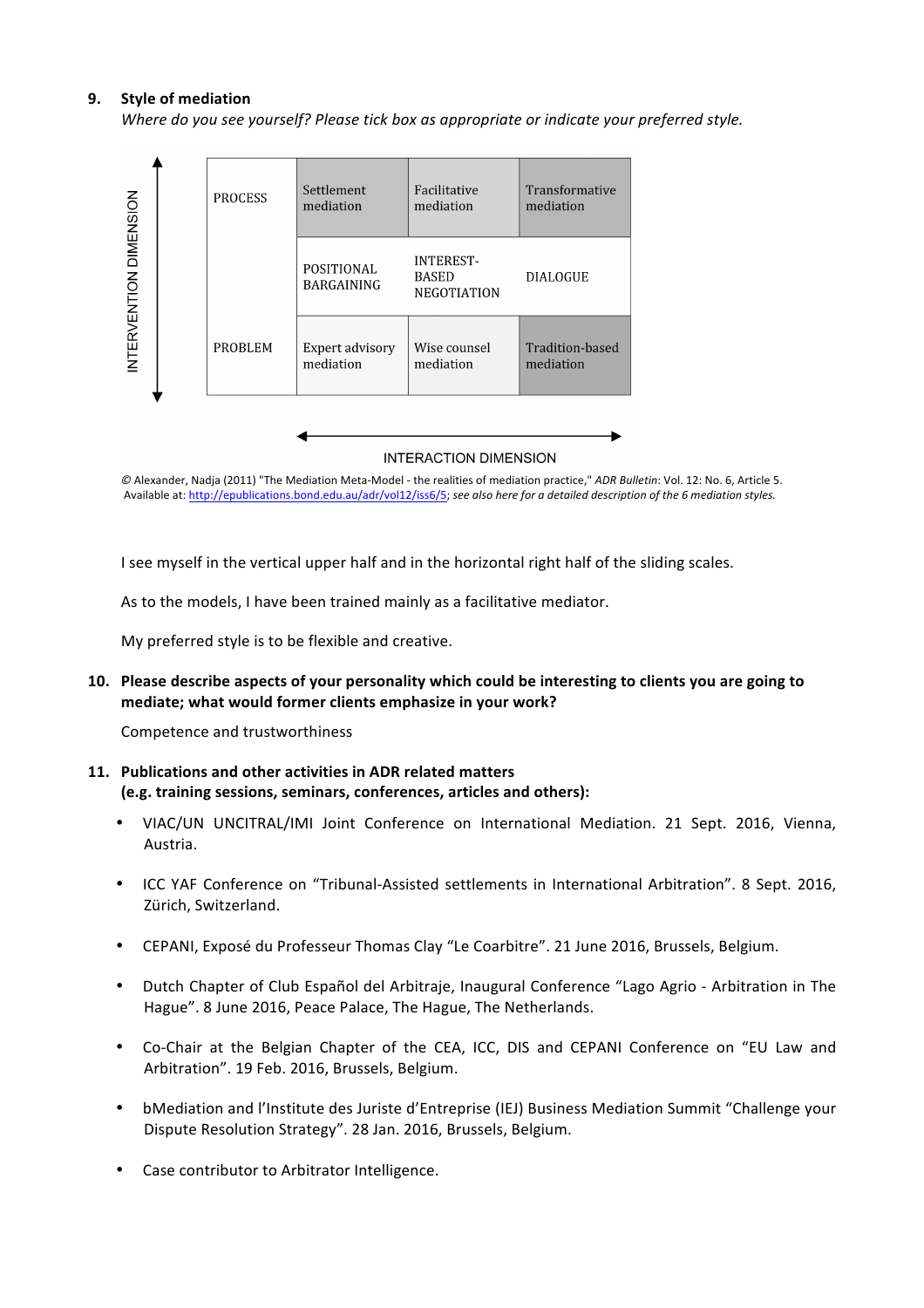- Translation of the CEPANI arbitration rules and the Belgian Judicial Code provisions relating to arbitration from French to Spanish (2015).
- CIArb Irish Brand, Accelerated Route to Fellowship (International Arbitration). 20-22 Nov. 2015 Dublin, Ireland.
- CILS, Foreign Direct Investment International Arbitration Moot. 29 Oct. 1 Nov. 2015, London, UK.
- 5h ICC YAF Global Conference. 25-27 June 2015, London, UK.
- X International Congress of the CEA. 8-10 June 2015, Madrid, Spain.
- IX Meeting of the CEA -40. 7 June 2015, Madrid, Spain.
- CEPANI40 debate evening with Ms. Erica STEIN and Ms. Hilde VAN DER BAAN on "Appointment of arbitrators: parties v arbitral institutions". 5 May 2015, Brussels, Belgium.
- ASA below 40 / CFA-40 Conference, "The Better Seat? France v. Switzerland". 24 Apr. 2015, Paris, France.
- PCA-ICCA Seminar, "The Practice of Arbitrating in Arab Countries: Avoiding Procedural Pitfalls (with some focus on the UAE)". 16 Apr. 2015. The Peace Palace. The Hague, the Netherlands.
- CEPANI Arbitration classes (18 hours): Class 1: "From the arbitral clause to the constitution of the tribunal", Class 2: "From the terms of reference over procedural orders and agenda to case management meetings, Class 3: "From the hearing to the award". Feb.- Apr. 2015, Brussels, Belgium.
- 2nd and 3rd Brussels Pre-Moots. 2015 and 2016, Brussels, Belgium.
- VIII and IX Düsseldorf Pre-Moots. 2015, and 2016, Düsseldorf, Germany.
- CEPANI40, Lunch debate with Ms. Niuscha Bassiri: "Arbitral Secretaries The exposed ghostwriter". 27 Feb. 2015, Brussels, Belgium.
- Young ICCA, Skills Training Workshop Moot Court on Interim Measures in International Commercial Arbitration. 30 Jan. 2015, Brussels, Belgium.
- CEPANI, Lunch debate with Ms. Nadia Darwazeh: "The Jerusalem Arbitration Centre: An innovative approach to resolving commercial disputes in a challenging political context". 15 Jan. 2015, Brussels, Belgium.
- EUROCHAMBRES, Conference on "Mediation for Growth". 10 December 2014, European Parliament, Brussels, Belgium.
- ICC YAF, Conference on "Brussels, Europe and the Future of Arbitration". 04 Dec. 2014, Brussels, Belgium.
- CEPANI40, Lunch debate avec Remy Gerbay: "Mere 'administrators' vs. 'ancillary decision makers': Myths and realities of the functions of arbitral institutions". 24 Nov. 2014, Brussels, Belgium.
- CEPANI40, Lunch debate with Pascal Hollander on "Emergency arbitration in practice: How it works? Does it work?" 07 Oct. 2014, Brussels, Belgium.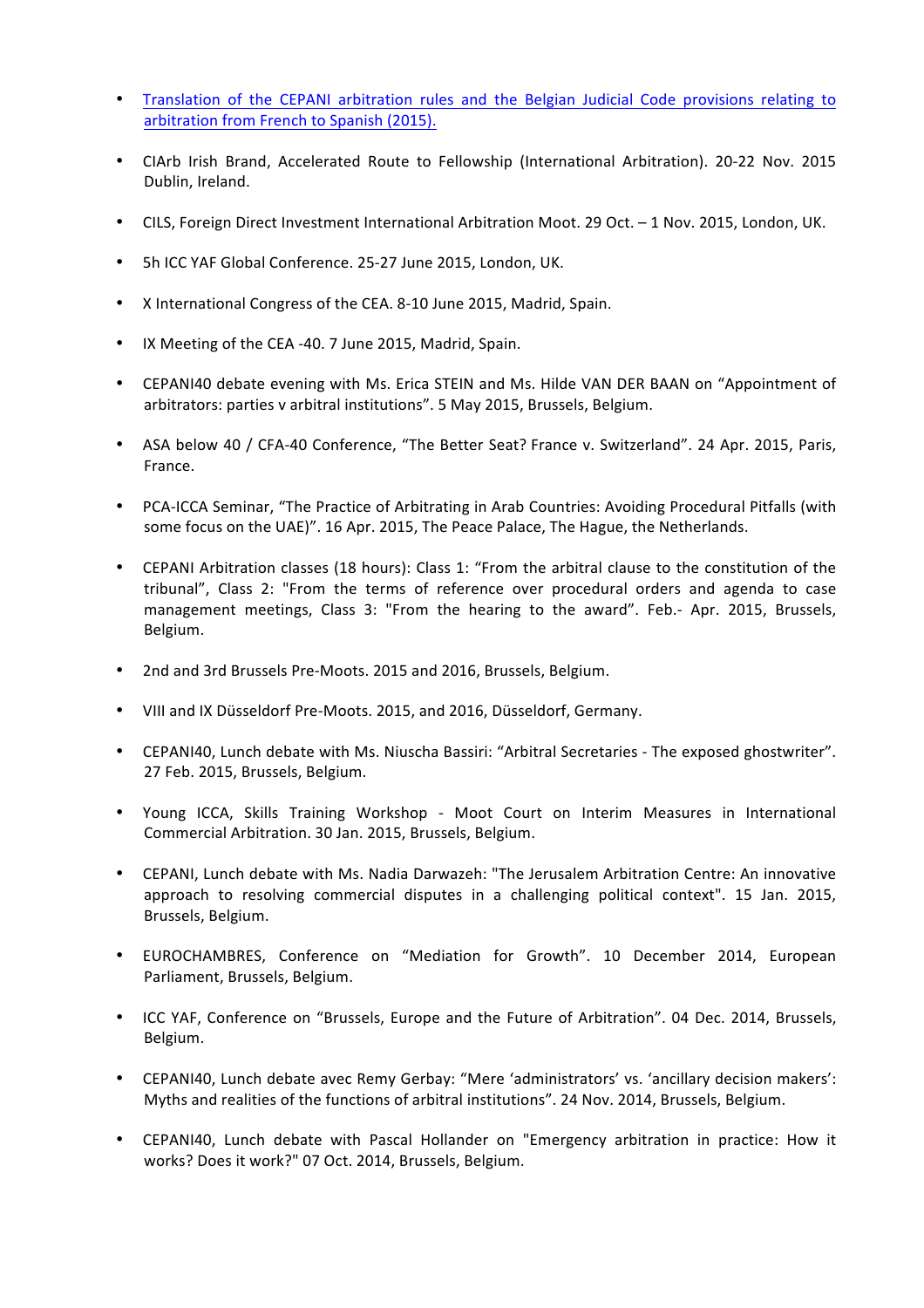- ICC Belgium, "Effective management of arbitration: A Guide for In-House Counsel and Other Party Representatives". 30 Sept. 2014, Brussels, Belgium.
- bMediation, Lunch debate with Carol Bloom on the Transformative Mediation Model. 18 June 2014, Brussels, Belgium.
- CEPANI, Lunch debate with Domitille Baizeau on the new IBA Guidelines on Party Representation. 17 June 2014, Brussels, Belgium.
- CEPANI 40, Lunch debate with Hakim Boularbah: ("La place de l'arbitrage dans le nouveau règlement Bruxelles I") the place of arbitration within the new Regulation Brussels I. 27 Feb. 2014, Brussels, Belgium.
- CEPANI 40, Lunch debate with Charles Price on the different arbitral systems ("Arbitration Vive la différence"). 16 Jan. 2014, Brussels, Belgium.
- CEPANI 40, "The new 2013 CEPANI Arbitration Rules". 24 Oct. 2013, Brussels, Belgium.
- bMediation, Civil and Commercial Mediation classes (96 hours). Oct. 2013 Feb. 2014, Brussels, Belgium.
- IBA Arbitration Committee, ICC YAF, ICDR Y&I and Arbitration Ireland: Young Arbitration Practitioner Symposium. 10 Oct. 2012, Dublin, Ireland.
- School for Professional Education of the Brussels (French speaking) Bar, Arbitration classes (12 hours). Apr. 2012, Brussels, Belgium.
- Catholic University of Louvain, LL.M in international and European law (Diplôme d'études spécialisées en droit international et européen) Major subjects: International dispute resolution (Classes with Prof. Bernard Hanotiau), international trade law, international contract law, European competition law, European financial and tax law and international private law. 2005-2006, Louvainla-Neuve, Belgium.
- First experience in domestic arbitration, 2001-2002, Caracas, Venezuela.

# **12. Memberships in mediation institutions / functions in mediation institutions/organizations:**

Member of the Belgian Centre for Arbitration and Mediation since 2014

# **13.** Special expertise or specializations (please list a maximum of three) in your ADR-practice:

- International Arbitration, both commercial and investment
- Civil and Commercial Mediation
- Negotiation of international development projects and partnership agreements

# 14. Soft Skills (e.g. intercultural competences):

- Rigorousness and precision
- Organized approach to work
- Ability to work effectively with others
- Professional experience in multiple legal environments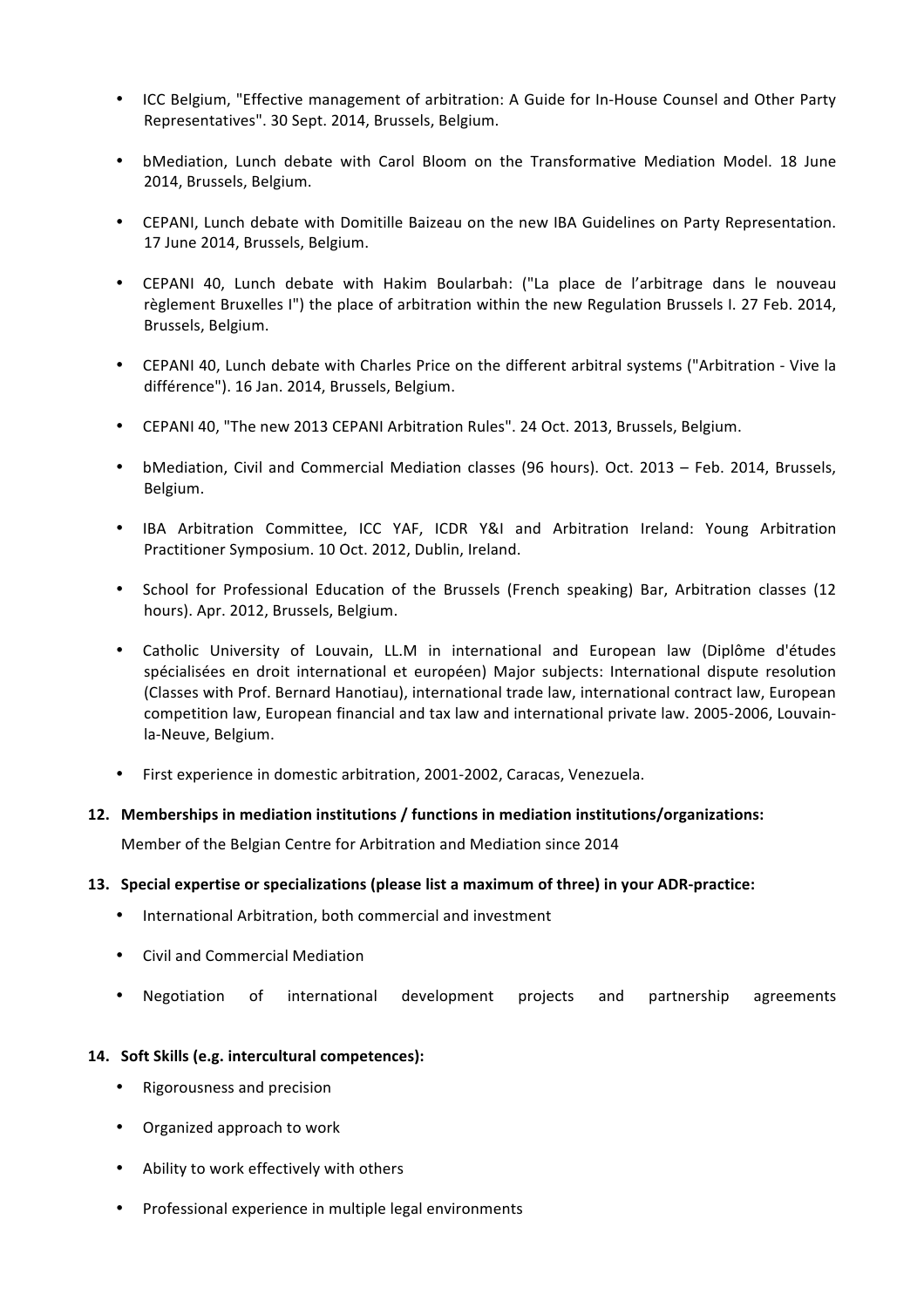# **15. How do you ensure your professional quality (e.g. coaching, practice supervision, etc.?**

My practice is conducted in an effective, impartial and competent way by means of objective standards concerning the provision of mediation services, such as:

#### *In general terms*

- Voluntary adherence to the European Code of Conduct for Mediators
- Compulsory submission to deontological codes of conduct, i.e. Ethical and professional rules of the Brussels Bar

#### *In particular*

- Every two years, by means of a minimum attendance to 18 hours of mandatory civil and commercial mediation training imposed and regulated by the Belgian Federal Mediation Commission.
- Every calendar year, by means of 20 points of legal mandatory training imposed and regulated by the Brussels Bar Association.

#### **16. Date of birth:** 22.04.1977

I have completed the above questionnaire to the best of my knowledge and believe it is accurate. I understand that the above information will be used for VIAC's internal use and may be given to interested persons or may be published on VIAC's website.

Date and signature

hipfaultheletine.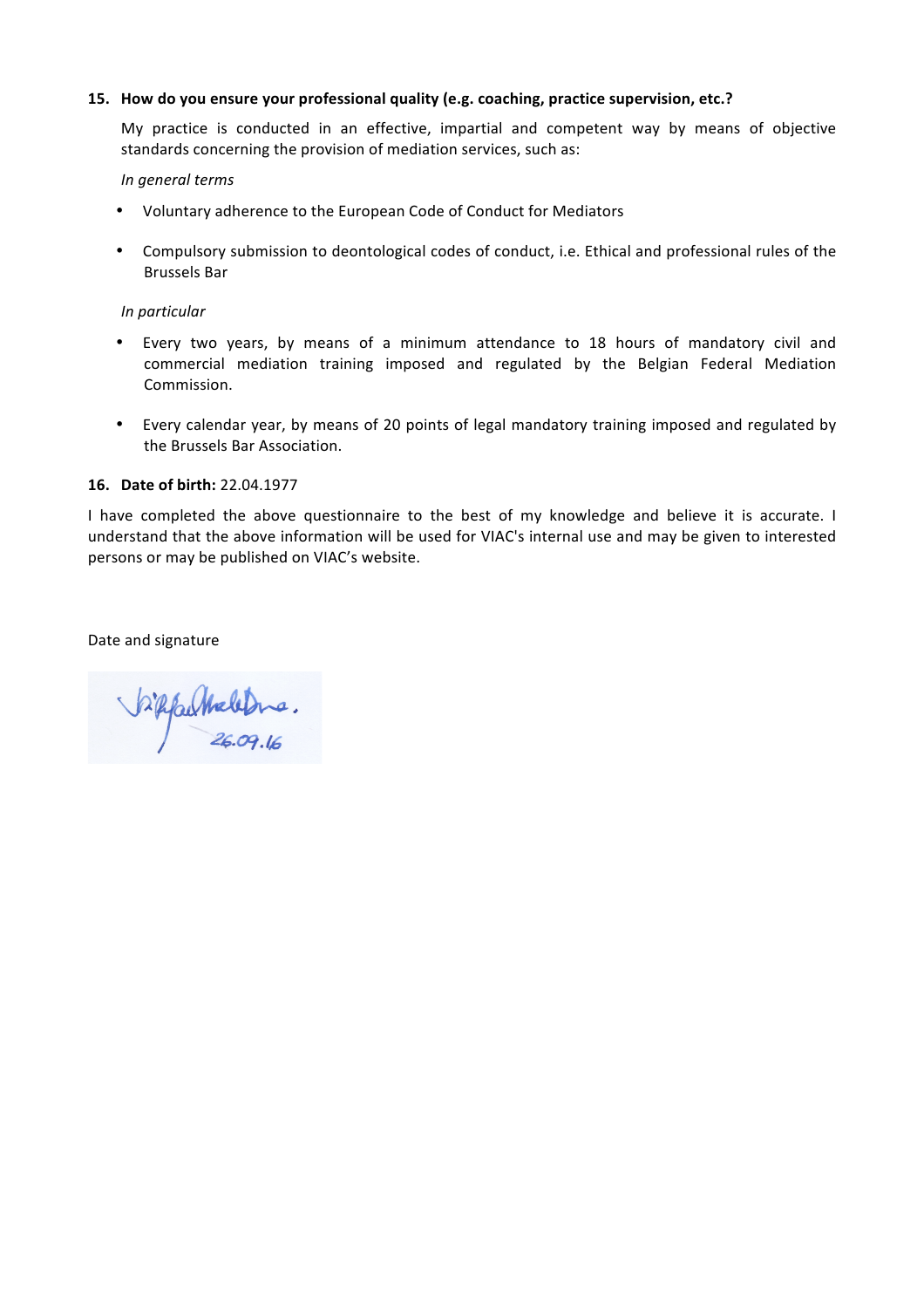# **MATA DONA, José Rafael**

Avocat - Abogado 121, Avenue des Meuniers 1160 Brussels, Belgium Mobile: 0032(0)485.190.301 Email: j.mata.dona@avocat.be

Accredited mediator at the Belgian Federal Mediation Commission since 2014. Member of the Brussels Bar in Belgium (since 2012) Member of the Barcelona Bar in Spain (since 2011) Member of the Caracas Bar in Venezuela (since 2002)

# *PROFESSIONAL EXPERIENCE*

| 2012 - to date | Sole practitioner (Brussels)                            |
|----------------|---------------------------------------------------------|
|                | Independent Alternative Dispute Resolution Professional |
| 2007 - 2011    | Sole practitioner (Brussels)                            |
|                | Legal advisor                                           |
| $2003 - 2005$  | Polytechna S.A (Prague)                                 |
|                | Language professor                                      |
| $2002 - 2003$  | Litisent Law Firm (Caracas)                             |
|                | Associate lawyer                                        |
| 2001 - 2002    | Palacios Ortega y Asociados (Caracas)                   |
|                | Associate lawyer                                        |
| 2000 - 2001    | Travieso Evans Arria Rengel & Paz (Caracas)             |
|                | Full time trainee lawyer                                |
| 1999 - 2000    | Salgueiro y Asociados (Caracas)                         |
|                | Part time trainee lawyer                                |

# *Arbitration*

I have experience under the VIAC and ICC Arbitration Rules, UNCITRAL Arbitration Rules, as revised in 2010, and LCIA Arbitration Rules (2014). I have acted as Chairman or co-arbitrator in 14 moot international arbitral proceedings:

- 4 international arbitrations under the aegis of the Foreign Direct Investment International Arbitration Moot (2015) London, UK.
- 10 under the eagis of the Willem C. Vis Pre-Moot (2015 & 2016) in Düsseldorf, Germany, and in Brussels, Belgium.

I have acted as arbitral secretary or in a different function in 2 arbitral proceedings:

- 1 joint Belgium and Luxembourg Moot court on Interim Measures in International Commercial Arbitration organized by Young ICCA (2015).
- 1 domestic arbitration in Caracas, Venezuela (2002).

As a memorial judge, I am currently participating in the Foreign Direct Investment International Arbitration Moot, which will take place in November 2016 in Buenos Aires, Argentina, and participated earlier this year in the 13th Hong Kong Vis East Moot.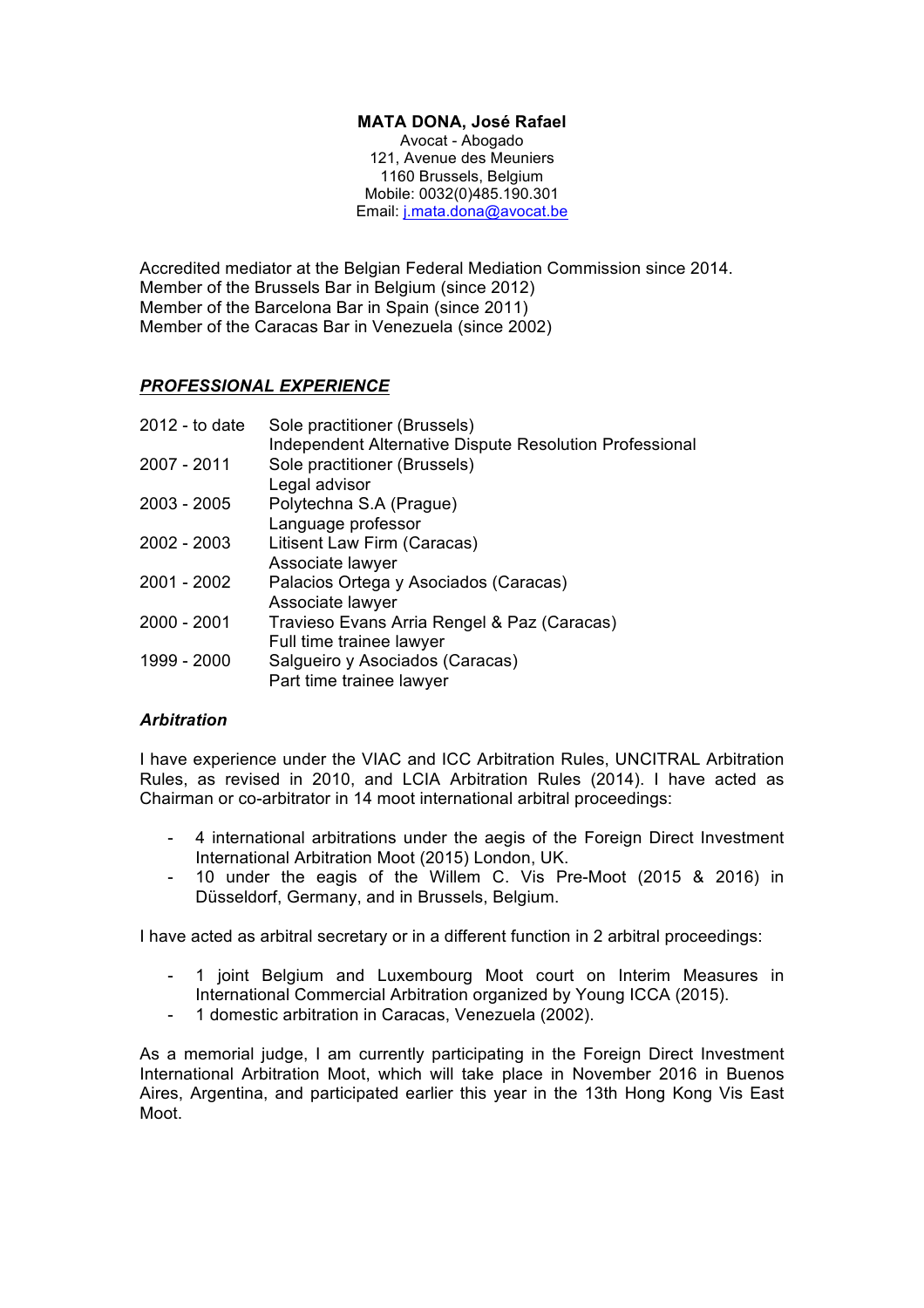#### *Mediation*

During the training sessions (90 hours) leading to the accreditation by the Belgian Federal Mediation Commission, I acted as a (co)-mediator or single/team counsel in 6 to 10 civil or commercial national cases under the bMediation Rules.

#### *Negotiation*

I have represented a number of NGOs in negotiations of an array of international development projects and partnership agreements under the framework programs of the European Commission. I have experience dealing with NGOs from Abkhazia, Argentina, Azerbaijan, Colombia, Guatemala, India, Kenya, Macedonia, Madagascar, Moldova, Nicaragua, Palestine, Somalia and many European countries.

#### *Lectures & Entrepreneurship*

As a Guess Lecturer, I have participated two times at the International Master in European Studies organized by the Belgian Italian Chamber of Commerce in cooperation with the Institute of European Studies of the University of Louvain.

Since 2010, I have been nominated two times as host entrepreneur by the European Commission within the frame of the Erasmus for Young Entrepreneurs Programme.

# *EDUCATION*

2005 - 2006 *Université catholique de Louvain*, Belgium LL.M in international and European law *(Diplôme d'études spécialisées en droit international et européen)* Major subjects: International dispute resolution, international trade law, international contract law, European competition law, European financial and tax law and international private law. 1996 - 2001 *Universidad Católica Andrés Bello UCAB*, Venezuela *Abogado.*

# *RECOGNITION OF FOREIGN QUALIFICATIONS*

- 2014 Ordre des Barreaux francophones et germanophone de Belgique Recognition of the Spanish qualifications at Law as equivalent to Belgian University Diploma
- 2011 Spanish Ministry of Education Recognition of the Venezuelan qualifications at Law as equivalent to Spanish University Diploma

# *AREAS OF PRACTICE*

International commercial arbitration, investor-state arbitration, litigation and mediation.